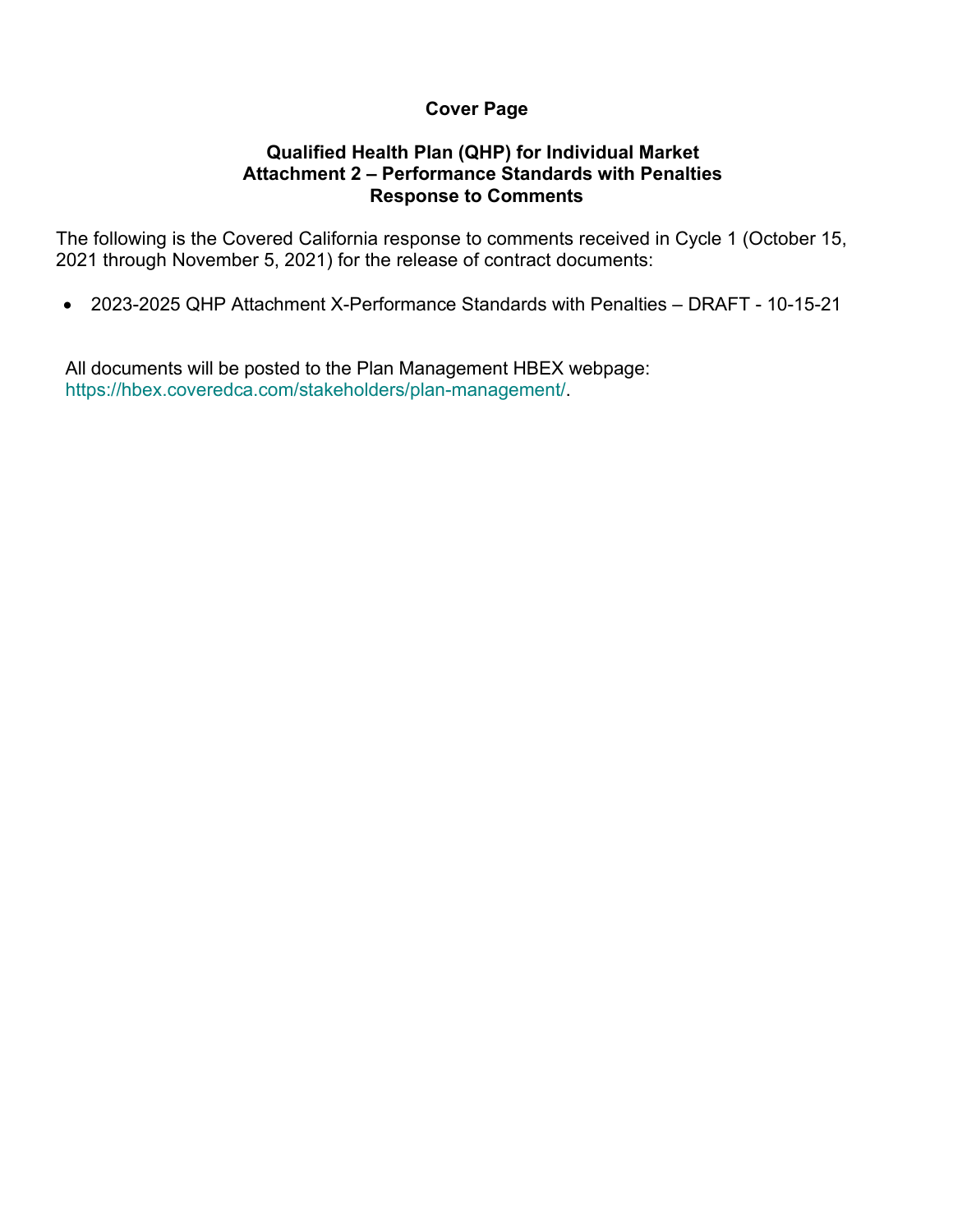| A 14 Item #    | A14 Sub-Section #                                                                                                              | <b>Comment</b>                                                                                                                                                                                                                                                                                                                                                                                                                                                                                                                                                                                                                                                                                                                                                                                                                                                                                                      | <b>Covered California Response</b>                                                                                                                                                                                                                                                                                                                                                                                                                                                      |
|----------------|--------------------------------------------------------------------------------------------------------------------------------|---------------------------------------------------------------------------------------------------------------------------------------------------------------------------------------------------------------------------------------------------------------------------------------------------------------------------------------------------------------------------------------------------------------------------------------------------------------------------------------------------------------------------------------------------------------------------------------------------------------------------------------------------------------------------------------------------------------------------------------------------------------------------------------------------------------------------------------------------------------------------------------------------------------------|-----------------------------------------------------------------------------------------------------------------------------------------------------------------------------------------------------------------------------------------------------------------------------------------------------------------------------------------------------------------------------------------------------------------------------------------------------------------------------------------|
| $\overline{1}$ | <b>Reducing Health</b><br>Disparities: Demographic<br>Data Collection - Enrollee<br>Race and Ethnicity Self-<br>Identification | member via data exchange. In addition, CALHEERS is the system of threshold if included in HEI submissions.<br>record and race and ethnicity data that the carriers collect may be<br>overwritten with the data provided in the 834.                                                                                                                                                                                                                                                                                                                                                                                                                                                                                                                                                                                                                                                                                 | Recommend including provider-reported data that we receive for the Member self-reported data provided by providers is counted toward the 80%                                                                                                                                                                                                                                                                                                                                            |
| $\overline{1}$ | <b>Reducing Health</b><br>Disparities: Demographic<br>Data Collection - Enrollee<br>Race and Ethnicity Self-<br>Identification | The capturing of Race and Ethnicity is critical to meeting certain<br>aspects of contractual requirements such as in Attachment 7 and<br>Attachment 14/X. We request Covered California take steps<br>towards requiring these fields on the application, if permitted by law.<br>Capturing this information at time of enrollment is most appropriate<br>and alleviates administrative burden on plans to collect this<br>information that Covered California could have access to. In<br>addition, there may be requirements for NCQA MHCD and/or Health<br>Equity regarding the capturing of this enrollment information which is demographic data.<br>most appropriately collected at time of enrollment by Covered<br>California. We also request that Covered California capture at time<br>of application and send to QHPs enrollee ethnic and cultural<br>preferences for primary care clinician assignment. | Covered California agrees the enrollment application is an important<br>opportunity to collect this information but does not intend to pursue<br>mandatory race and ethnicity questions in the enrollment application. We will<br>continue to explore opportunities to improve capture of member self-<br>identified demographic data.<br>We will continue to explore your recommendations and continue to explore<br>best practices for collection and sharing of member self-reported |
| -1             | <b>Reducing Health</b><br>Disparities: Demographic<br>Data Collection - Enrollee<br>Race and Ethnicity Self-<br>Identification | Please provide the "list" referenced in "a. See list" for<br>consideration.                                                                                                                                                                                                                                                                                                                                                                                                                                                                                                                                                                                                                                                                                                                                                                                                                                         | Covered California is working internally to address your comment.                                                                                                                                                                                                                                                                                                                                                                                                                       |
| $\overline{1}$ | <b>Reducing Health</b><br>Disparities: Demographic<br>Data Collection - Enrollee<br>Race and Ethnicity Self-<br>Identification | "Decline to state" is an actual response. A "declined to state"<br>response should be tracked but should be removed from both<br>numerator and denominator. QHPs should not be penalized if an<br>enrollee makes a decision to "decline to state".<br>"Decline to State" should be accepted and applied to the 80%<br>standard to honor enrollee choice about self-reporting race and<br>ethnicity data. "Decline to State" does not appear to be submitted by<br>Covered California on 834. This information should be provided to<br>plans since the consumer actively made that selection.                                                                                                                                                                                                                                                                                                                       | As previously articulated, the 80% threshold acknowledges that not all<br>members choose to share this information.                                                                                                                                                                                                                                                                                                                                                                     |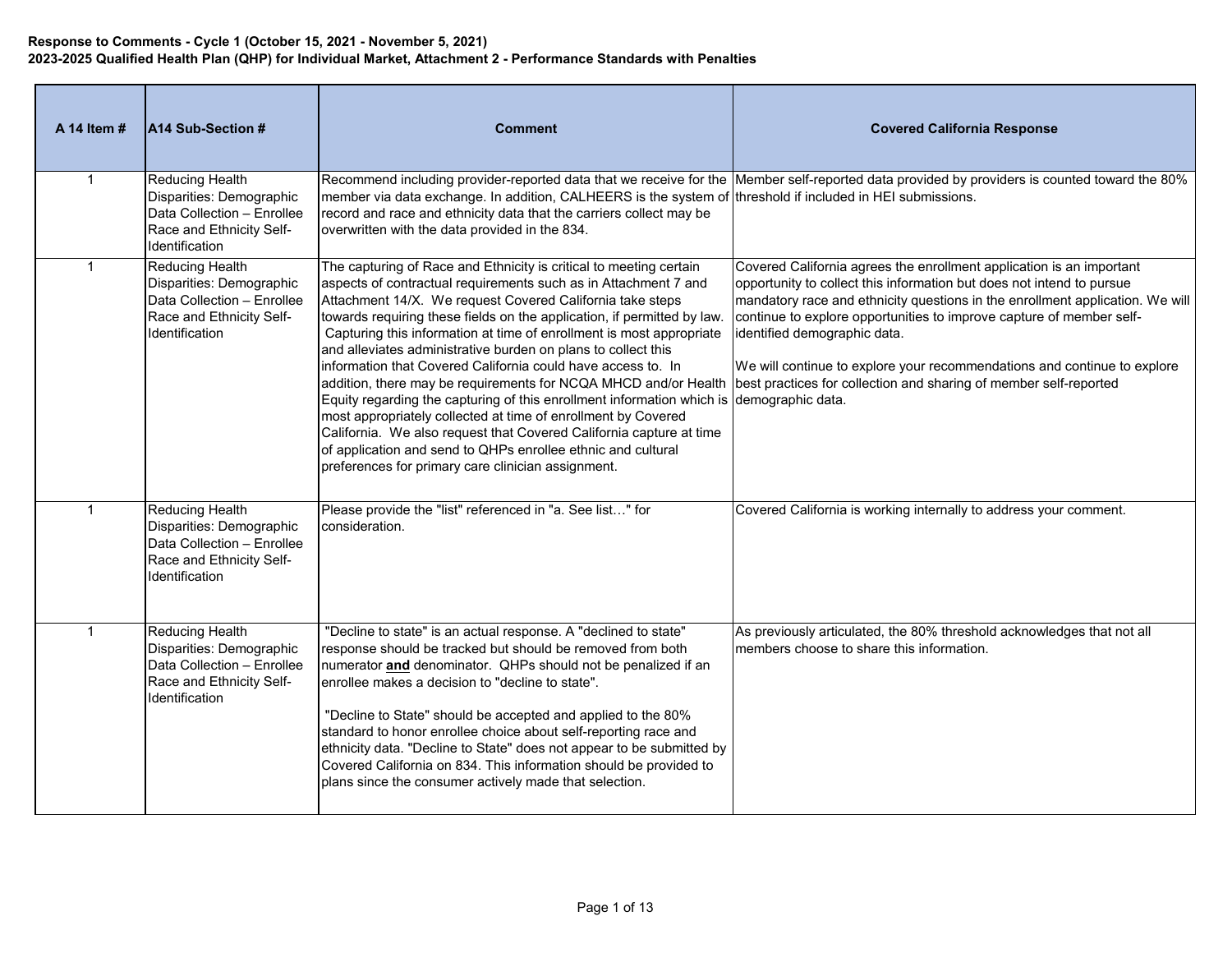| A 14 Item # | <b>A14 Sub-Section #</b>                                                                                                       | <b>Comment</b>                                                                                                                                                                                                                                                                                                                                                                                                                                                                                                                                                                                                                                                                                                                                                                                                                                                                                                                                                                                                                                                    | <b>Covered California Response</b>                                                                                                                                                                                                                                                                                                                                                                                                                                                                                                                                                                              |
|-------------|--------------------------------------------------------------------------------------------------------------------------------|-------------------------------------------------------------------------------------------------------------------------------------------------------------------------------------------------------------------------------------------------------------------------------------------------------------------------------------------------------------------------------------------------------------------------------------------------------------------------------------------------------------------------------------------------------------------------------------------------------------------------------------------------------------------------------------------------------------------------------------------------------------------------------------------------------------------------------------------------------------------------------------------------------------------------------------------------------------------------------------------------------------------------------------------------------------------|-----------------------------------------------------------------------------------------------------------------------------------------------------------------------------------------------------------------------------------------------------------------------------------------------------------------------------------------------------------------------------------------------------------------------------------------------------------------------------------------------------------------------------------------------------------------------------------------------------------------|
|             | Reducing Health<br>Disparities: Demographic<br>Data Collection - Enrollee<br>Race and Ethnicity Self-<br>Identification        | Given the fact that, in addition to this performance standard, the<br>NCQA Health Equity Accreditation is dependent on race and<br>ethnicity information, it is critical that the information is captured as<br>part of the application process. In order to ensure completion,<br>consider removing to designation of optional and provide an option<br>of decline to state.                                                                                                                                                                                                                                                                                                                                                                                                                                                                                                                                                                                                                                                                                     | Covered California agrees the enrollment application is an important<br>opportunity to collect this information but does not intend to pursue<br>mandatory race and ethnicity questions in the enrollment application. We will<br>continue to explore opportunities to improve capture of member self-<br>identified demographic data.<br>We will not be pursuing the decline to state response option; as previously<br>articulated, the 80% threshold acknowledges that not all members choose to<br>share this information.                                                                                  |
|             | <b>Reducing Health</b><br>Disparities: Demographic<br>Data Collection - Enrollee<br>Race and Ethnicity Self-<br>Identification | this strictly limited to data that the carrier obtains directly from the<br>member or does it include data obtained from the individual's<br>medical record? Does it include the information provided as part of<br>the application process?                                                                                                                                                                                                                                                                                                                                                                                                                                                                                                                                                                                                                                                                                                                                                                                                                      | Please clarify what "self-reported racial and ethnic data" refers to. Is Self-reported racial and ethnic data refers to information provided directly by<br>the member. Member self-reported race and ethnicity data may be obtained<br>from the enrollment application, direct contact between plan staff and<br>members, or the member's electronic health record.                                                                                                                                                                                                                                            |
| $\mathbf 1$ | <b>Reducing Health</b><br>Disparities: Demographic<br>Data Collection - Enrollee<br>Race and Ethnicity Self-<br>Identification | Recommendation: We recognize the importance of having self-<br>identified Race & Ethnicity data, and firmly believe the best<br>opportunity to capture this information is during the<br>application/enrollment process. We strictly oppose any penalties for continue to explore opportunities to improve capture of member self-<br>QHPs to achieving above 80% Race & Ethnicity Self Reported Data<br>as Covered California is the primary and most effective channel for<br>gathering this information.<br>Covered California should update the enrollment process to capture<br>DECLINE TO STATE and make the field mandatory in the GI<br>enrollment process, and drive improved data collection via prompts<br>during the enrollment workflow.<br>QHP outreach for members to collect this data can be expected to<br>drive lower member satisfaction (particularly if members decline to<br>state, but that information is not shared with QHPs), and will crowd<br>out other pressing member outreach efforts, while increasing<br>administrative costs. | Covered California agrees the enrollment application is an important<br>opportunity to collect this information but does not intend to pursue<br>mandatory race and ethnicity questions in the enrollment application. We will<br>identified demographic data.<br>We will not be pursuing the decline to state response option; as previously<br>articulated, the 80% threshold acknowledges that not all members choose to<br>share this information.<br>Covered California will continue to work with issuers to reach and maintain<br>the 80% race/ethnicity self-identification threshold during 2023-2025. |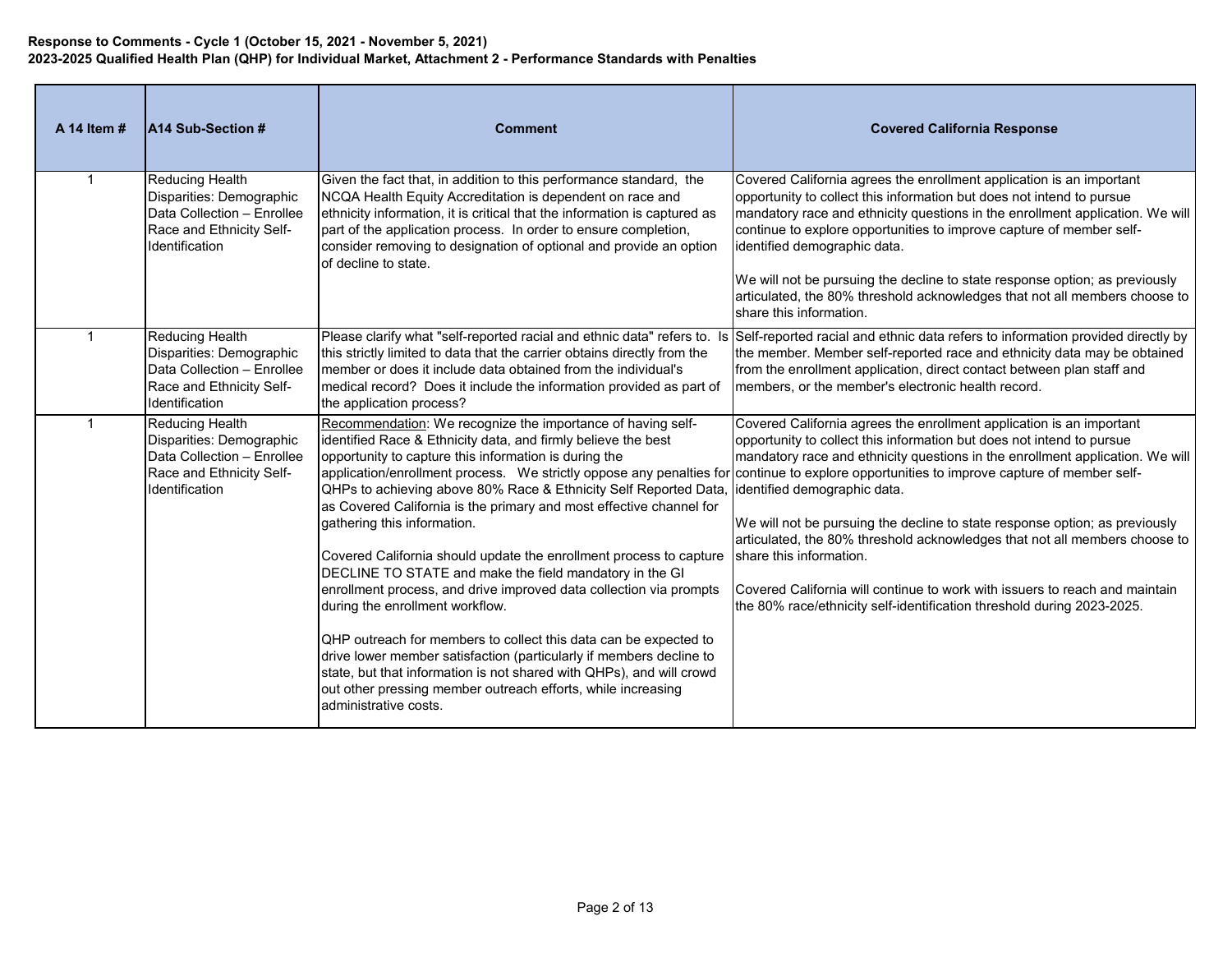| A 14 Item #    | A14 Sub-Section #                                                                                                  | <b>Comment</b>                                                                                                                                                                                                                                                                                                                                                                                                                                                                                                                                                                                                                                                                                                               | <b>Covered California Response</b>                                                                                                                                                                                                                                                                                                                                                                                                                                                    |
|----------------|--------------------------------------------------------------------------------------------------------------------|------------------------------------------------------------------------------------------------------------------------------------------------------------------------------------------------------------------------------------------------------------------------------------------------------------------------------------------------------------------------------------------------------------------------------------------------------------------------------------------------------------------------------------------------------------------------------------------------------------------------------------------------------------------------------------------------------------------------------|---------------------------------------------------------------------------------------------------------------------------------------------------------------------------------------------------------------------------------------------------------------------------------------------------------------------------------------------------------------------------------------------------------------------------------------------------------------------------------------|
| $\overline{2}$ | <b>Reducing Health</b><br>Disparities: Demographic<br>Data Collection - Enrollee<br>Spoken and Written<br>Language | In the past Covered California has requested to have members call<br>the service center when they want to change their language<br>information because Covered California also uses this data. If the<br>carriers collect the data directly, we don't have a way to send it back<br>to update Covered California's system to align our information. In<br>addition, members can only elect to have one written and spoken<br>language. If our data does not align with CALHEERS, it will be<br>overwritten with the data provided in the 834.<br>Collection of written and spoken language for 80% of enrollees may                                                                                                          | Covered California will continue to research existing language data collection<br>processes to identity the appropriate threshold and timeline for this<br>requirement, and adjust the language requirement, as necessary.                                                                                                                                                                                                                                                            |
|                |                                                                                                                    | be difficult to achieve by 2025 because English speaking enrollees<br>will not feel a need to report this information. This data is often left<br>blank for English speaking members. We suggest setting targets for<br>2024 and 2025 after 2023 baseline performance and additional<br>research is completed.                                                                                                                                                                                                                                                                                                                                                                                                               |                                                                                                                                                                                                                                                                                                                                                                                                                                                                                       |
| 2              | <b>Reducing Health</b><br>Disparities: Demographic<br>Data Collection - Enrollee<br>Spoken and Written<br>Language | The capturing of spoken and written language is critical to meeting<br>certain aspects of contractual requirements such as in Attachment 7<br>and Attachment 14/X. We request Covered California take steps<br>towards requiring these fields on the application, if permitted by law.<br>Capturing this information at time of enrollment is most appropriate<br>and alleviates administrative burden on plans to collect this<br>information that Covered California could have access to. In<br>addition, there may be requirements for NCQA MHCD and/or Health<br>Equity regarding the capturing of this enrollment information which is<br>most appropriately collected at time of enrollment by Covered<br>California. | Covered California agrees the enrollment application is an important<br>opportunity to collect this information but does not intend to pursue<br>mandatory race and ethnicity questions in the enrollment application. We will<br>continue to explore opportunities to improve capture of member self-<br>identified demographic data.<br>We will continue to explore your recommendations and best practices for<br>collection and sharing of member self-reported demographic data. |
| 2              | <b>Reducing Health</b><br>Disparities: Demographic<br>Data Collection - Enrollee<br>Spoken and Written<br>Language | It appears that HEI data currently only has two fields for language on Covered California is working internally to address your comment.<br>the Enrollment file, ME033 and ME034. It does not appear to be<br>clear whether those fields are specifically for spoken, written, or<br>both. We are concerned that Covered California may be modifying<br>the HEI data format. Modifications to such reporting will take<br>development effort and we have not received the specification<br>changes to make such a change. Due to complexities with<br>development, we request the specification changes be provided by<br>April 1, 2022 to meet a January 1, 2023 deliverable.                                               |                                                                                                                                                                                                                                                                                                                                                                                                                                                                                       |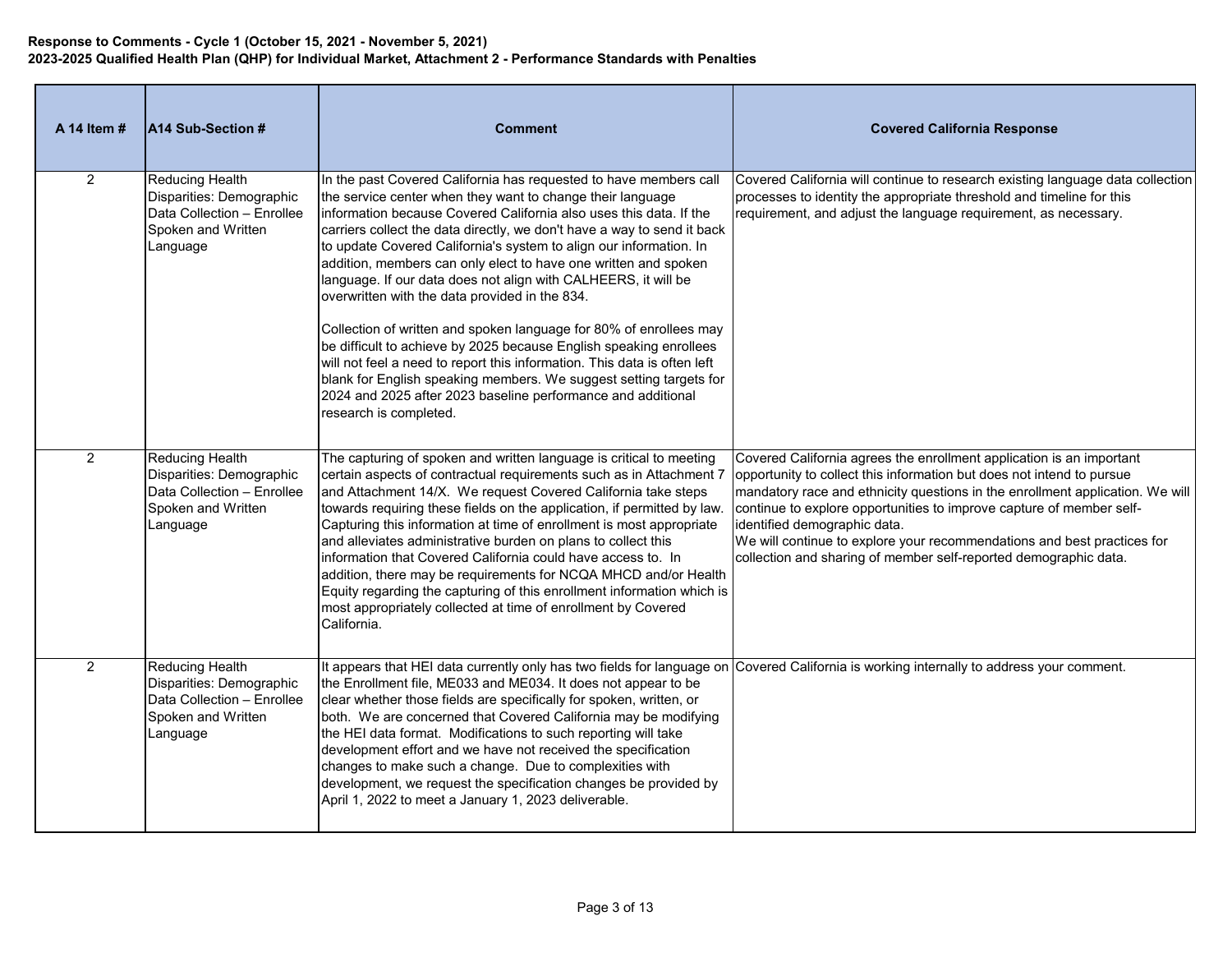| A 14 Item # | <b>A14 Sub-Section #</b>                                                                                           | <b>Comment</b>                                                                                                                                                                                                                                                                                                                                                                                                                                                                                                                                                                                                                                                                                                                                                                                                                                                                                                                                                                                                                                                                                                                                                                                                                                                                                                                                                                                                                                                                                                                                                                                                                                                                                     | <b>Covered California Response</b>                                                                                                                                                                                                                                                                                                                                                                                                                                                         |
|-------------|--------------------------------------------------------------------------------------------------------------------|----------------------------------------------------------------------------------------------------------------------------------------------------------------------------------------------------------------------------------------------------------------------------------------------------------------------------------------------------------------------------------------------------------------------------------------------------------------------------------------------------------------------------------------------------------------------------------------------------------------------------------------------------------------------------------------------------------------------------------------------------------------------------------------------------------------------------------------------------------------------------------------------------------------------------------------------------------------------------------------------------------------------------------------------------------------------------------------------------------------------------------------------------------------------------------------------------------------------------------------------------------------------------------------------------------------------------------------------------------------------------------------------------------------------------------------------------------------------------------------------------------------------------------------------------------------------------------------------------------------------------------------------------------------------------------------------------|--------------------------------------------------------------------------------------------------------------------------------------------------------------------------------------------------------------------------------------------------------------------------------------------------------------------------------------------------------------------------------------------------------------------------------------------------------------------------------------------|
| 2           | Reducing Health<br>Disparities: Demographic<br>Data Collection - Enrollee<br>Spoken and Written<br>Language        | Clarify if spoken and written languages must be reported separately<br>in year 1. What is threshold?                                                                                                                                                                                                                                                                                                                                                                                                                                                                                                                                                                                                                                                                                                                                                                                                                                                                                                                                                                                                                                                                                                                                                                                                                                                                                                                                                                                                                                                                                                                                                                                               | Yes, contractor HEI submission must include distinguishable spoken and<br>written language data. Baseline will be established in 2023 to determine a<br>2024 threshold.                                                                                                                                                                                                                                                                                                                    |
| 2           | <b>Reducing Health</b><br>Disparities: Demographic<br>Data Collection - Enrollee<br>Spoken and Written<br>Language | We appreciate the additional requirement that plans collect and<br>of at-risk associated with this goal. In recent discussions with<br>Covered California, we learned individuals who leave the field<br>assigned English as their language. This default assignment to<br>English language makes this data unreliable for quality improvement reduction in the future.<br>purposes while also potentially leading to poorer quality care for<br>those who should be provided with interpreter services. Again,<br>Covered California must prioritize accurate data, lest greater efforts<br>towards reducing disparities be undermined by lack of basic<br>information. We urge Covered California to utilize the AB 1296<br>CalHEERS stakeholder process to resolve this data issue as soon<br>as possible. An initial step would be to flag this as a priority issue for<br>Covered California ahead of the upcoming AB 1296 end-of-year<br>meeting. Covered California should also investigate whether those<br>applications leaving this question blank or incorrect spoken or written<br>language information are generated from applications from agents<br>other certified enrollment counselors, or Service Center<br>representatives and re-train as necessary. Finally, enrollee<br>language may be otherwise available to the plan, such as through<br>their own contacts with enrollees or through providers and the plans<br>should be allowed to correct the enrollee spoken and written<br>language in CalHEERS. As mentioned above, we would additionally<br>like to see a percentage of at-risk funds applied to 3. Reducing<br>Health Disparities by language in 2024 and 2025. | Covered California is further researching the default assignment to English<br>report data on enrollee spoken and written language and the percent language in our enrollment application flow and will address as necessary to<br>improve data quality.<br>"written and spoken language" blank in CalHEERS are automatically  At this time, we are assessing the appropriate performance threshold and<br>timeline for language data collection and will assess feasibility for disparity |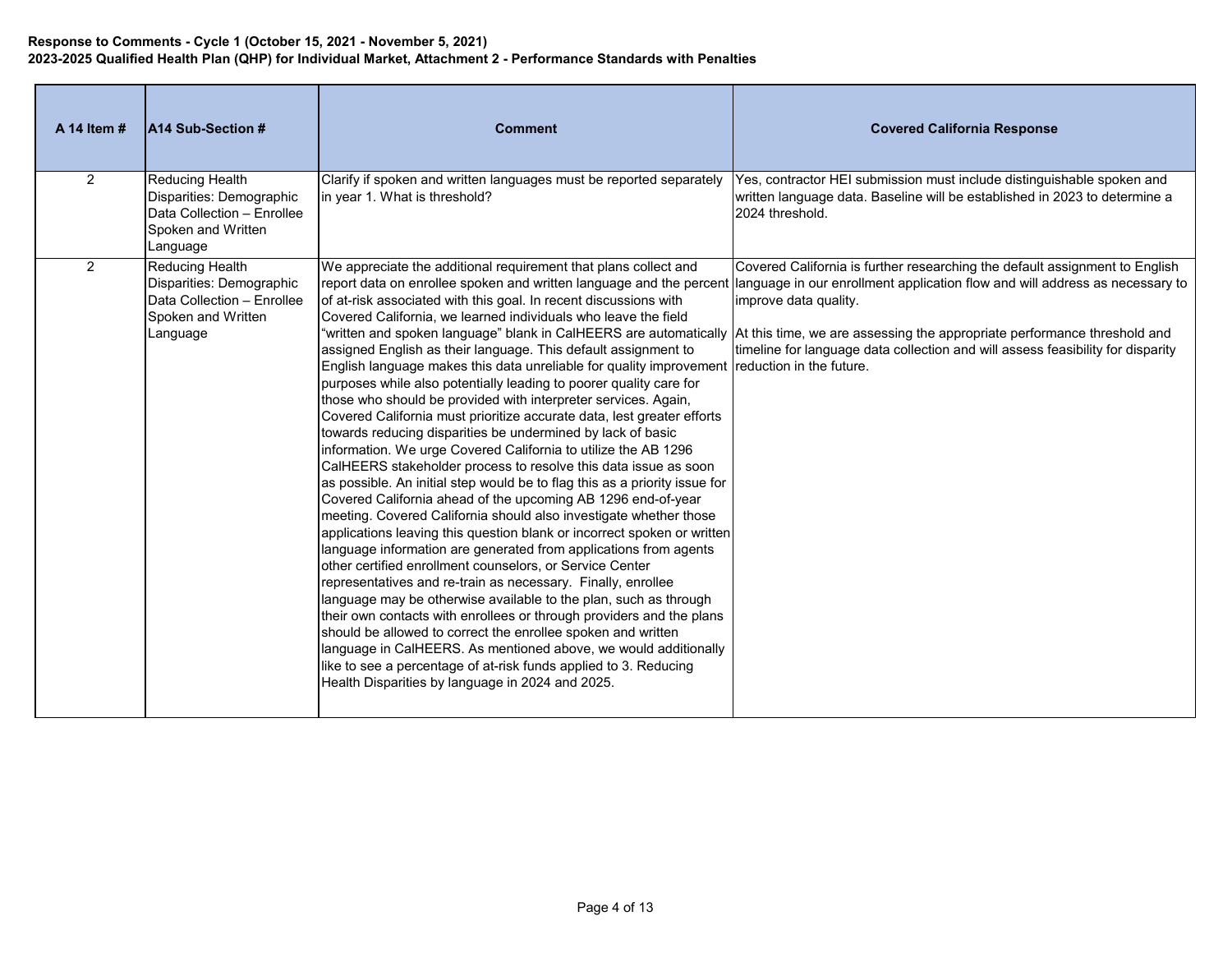| A 14 Item #    | A14 Sub-Section #                                                                                                  | <b>Comment</b>                                                                                                                                                                                                                                                                                                                                                                                                                                                                                                                                                         | <b>Covered California Response</b>                                                                                                                                                                                                                                                             |
|----------------|--------------------------------------------------------------------------------------------------------------------|------------------------------------------------------------------------------------------------------------------------------------------------------------------------------------------------------------------------------------------------------------------------------------------------------------------------------------------------------------------------------------------------------------------------------------------------------------------------------------------------------------------------------------------------------------------------|------------------------------------------------------------------------------------------------------------------------------------------------------------------------------------------------------------------------------------------------------------------------------------------------|
| 2              | Reducing Health<br>Disparities: Demographic<br>Data Collection - Enrollee<br>Spoken and Written<br>Language        | Recommendation: Remove the 2023 measurement for valid spoken<br>and written language attributes for enrollees submitted in the HEI<br>Data Submissions, as it is duplicative to the standards for HEI data<br>submissions (incomplete / non-usable HEI data submissions - 9.HEI<br>Data Submissions performance standard).<br>There should not be two performance standards related to HEI data<br>submissions or the completeness of that data - as QHPs would be<br>penalized 2x for the same lapse.<br>Covered CA also needs to define standards to evaluate if the | Covered California is working internally to address your comment.                                                                                                                                                                                                                              |
|                |                                                                                                                    | spoken / written language attributes sent for our enrollees through<br>the HEI data submission was valid.<br>Furthermore, this is data captured in the enrollment & application<br>process. Covered California should ensure this is a mandatory field<br>and passed to carriers.                                                                                                                                                                                                                                                                                      |                                                                                                                                                                                                                                                                                                |
| $\overline{2}$ | <b>Reducing Health</b><br>Disparities: Demographic<br>Data Collection - Enrollee<br>Spoken and Written<br>Language | Recommendation: For measurement years 2024 and 2025, we<br>recognize the importance of having self-identified spoken and written opportunity to collect this information but does not intend to pursue<br>language preference data, and firmly believe the best opportunity to<br>We strictly oppose any penalties for QHPs related to the collection of spoken and written language.<br>spoken and written language preference data, as Covered California<br>is the primary and most effective channel for gathering this<br>information.                            | Covered California agrees the enrollment application is an important<br>mandatory questions in the enrollment application. We will continue to<br>capture this information is during the application/enrollment process. explore best practices and opportunities to improve capture of member |
|                |                                                                                                                    | Covered California should update the enrollment process to capture<br>this information and make the field mandatory in the GI enrollment<br>process, and drive improved data collection via prompts during the<br>enrollment workflow.                                                                                                                                                                                                                                                                                                                                 |                                                                                                                                                                                                                                                                                                |
|                |                                                                                                                    | QHP outreach for members to collect this data can be expected to<br>drive lower member satisfaction (particularly if members decline to<br>state, but that information is not shared with QHPs), and will crowd<br>out other pressing member outreach efforts, while increasing<br>administrative costs.                                                                                                                                                                                                                                                               |                                                                                                                                                                                                                                                                                                |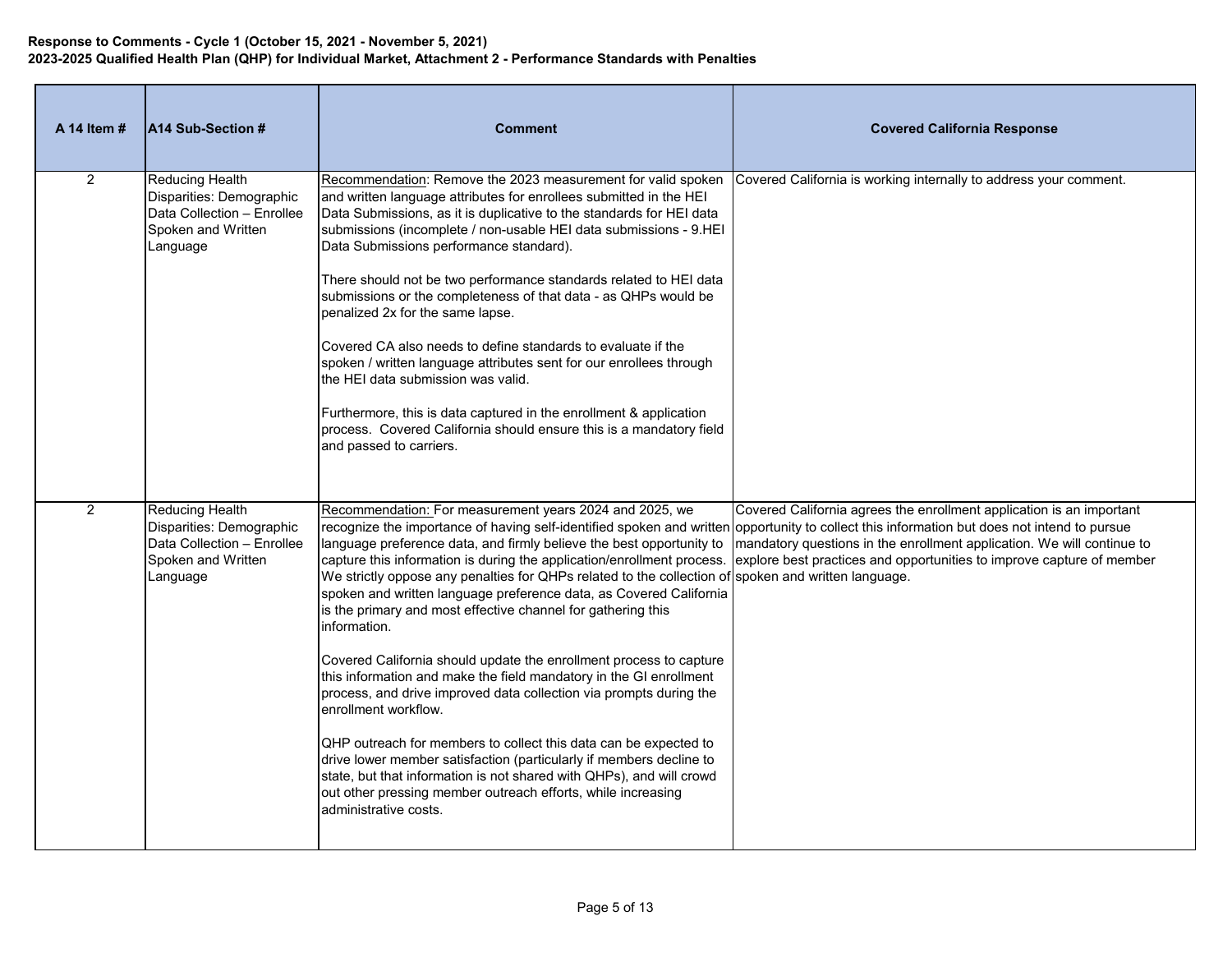| A 14 Item #    | A14 Sub-Section #                                                                               | <b>Comment</b>                                                                                                                                                                                                                                                                                                                                                                                                                                                                                                                                                                                                                                                                                                                                                                                                                                                                                                                                                                                                                                                                                                                                                                               | <b>Covered California Response</b>                                                                                                                                                                                                                                                                                                                                                                                                                                                                                  |
|----------------|-------------------------------------------------------------------------------------------------|----------------------------------------------------------------------------------------------------------------------------------------------------------------------------------------------------------------------------------------------------------------------------------------------------------------------------------------------------------------------------------------------------------------------------------------------------------------------------------------------------------------------------------------------------------------------------------------------------------------------------------------------------------------------------------------------------------------------------------------------------------------------------------------------------------------------------------------------------------------------------------------------------------------------------------------------------------------------------------------------------------------------------------------------------------------------------------------------------------------------------------------------------------------------------------------------|---------------------------------------------------------------------------------------------------------------------------------------------------------------------------------------------------------------------------------------------------------------------------------------------------------------------------------------------------------------------------------------------------------------------------------------------------------------------------------------------------------------------|
| 3              | Reducing Health<br><b>Disparities: Disparities</b><br><b>Reduction Intervention</b>             | Please provide a report template and timeline as part of the<br>document to allow carriers to prepare for and manage the<br>submission process.                                                                                                                                                                                                                                                                                                                                                                                                                                                                                                                                                                                                                                                                                                                                                                                                                                                                                                                                                                                                                                              | Covered California will provide a reporting template for use until performance<br>assessment transitions to the PLD file.                                                                                                                                                                                                                                                                                                                                                                                           |
| $\overline{4}$ | National Committee for<br>Quality Assurance (NCQA)<br><b>Health Equity Accreditation</b>        | Please include the performance credit for carriers that have already<br>met this requirement. This will align with the 2022 Contract<br>requirement, incentivizing carriers to meet this requirement early.                                                                                                                                                                                                                                                                                                                                                                                                                                                                                                                                                                                                                                                                                                                                                                                                                                                                                                                                                                                  | The 2022 credit for early achievement was a one-time credit. There are no<br>credit opportunities in 2023-25 Attachment 2.                                                                                                                                                                                                                                                                                                                                                                                          |
| $\overline{4}$ | National Committee for<br>Quality Assurance (NCQA)<br><b>Health Equity Accreditation</b>        | We received verbal confirmation during a recent call with Covered<br>California that for Measurement Years 2024 and 2025 that QHPs<br>that have active/unexpired MHCD will not be subject to penalty. We<br>request this be reflected here as well. Penalty will occur after MHCD<br>expires if QHP does not obtain Health Equity Accreditation.                                                                                                                                                                                                                                                                                                                                                                                                                                                                                                                                                                                                                                                                                                                                                                                                                                             | Confirmed, language will be revised to more clearly specify application of the<br>penalty for issuers transitioning from MHCD to Health Equity Accreditation.                                                                                                                                                                                                                                                                                                                                                       |
| 4              | <b>National Committee for</b><br>Quality Assurance (NCQA)<br><b>Health Equity Accreditation</b> | We understand Covered California intends to shift 10% of at-risk<br>amounts within the Health Disparities section towards the new<br>requirement that plans meet NCQA Health Equity Accreditation<br>starting in years 2024 and 2025. While we support NCQA Health<br>Equity Accreditation, we caution that the addition of a penalty to an<br>action that is already a requirement for QHP participation could<br>convey the wrong message that QHPs are allowed to fail to meet<br>NCQA Health Equity Accreditation requirements as long as they<br>simply pay a penalty. At a minimum, we urge Covered California to<br>consider re-allocating a portion (5-10%) of at-risk funds from NCQA<br>Accreditation to 3. Reducing Health Disparities. This would allow<br>Covered California to establish its own set of benchmarks should<br>progress towards establishment of national equity benchmarks be<br>slower or less comprehensive than anticipated. Additionally, the<br>imposition of additional at-risk funds for 3. would allow Covered<br>California to expand disparities interventions to address disparities<br>based on language and/or other socio demographic categories. | As Covered California transitions health plan accountability for disparities<br>reduction to the Quality Transformation Initiative, we will continue to look to<br>Attachment 2 performance standards as key complementary standards to<br>advance our health equity goals. Covered California is committed to<br>expanding health disparities reduction efforts and believes penalties for<br>failure to achieve the NCQA Health Equity Accreditation remain important<br>levers to hold health plans accountable. |
| 5              | <b>Primary Care Payment</b>                                                                     | Recommend adding back in separate targets for PPO primary care<br>clinicians that are contracted under HCP LAN APM Category 3 or<br>Category 4. The measurement year expectations in the draft<br>Attachment X are appropriate for HMO. If separate targets are not<br>established for PPO primary care, please include measurement<br>expectations for improvement and also attainment since these<br>targets are much more aggressive than the PPO targets established<br>for 2022.                                                                                                                                                                                                                                                                                                                                                                                                                                                                                                                                                                                                                                                                                                        | Covered California intends to use the same standards for HMOs and<br>EPO/PPOs in 2023-25. Our goal is for all plans to meet similar standards.<br>We have revised the 2023-25 performance levels from 2022 to account for<br>this.                                                                                                                                                                                                                                                                                  |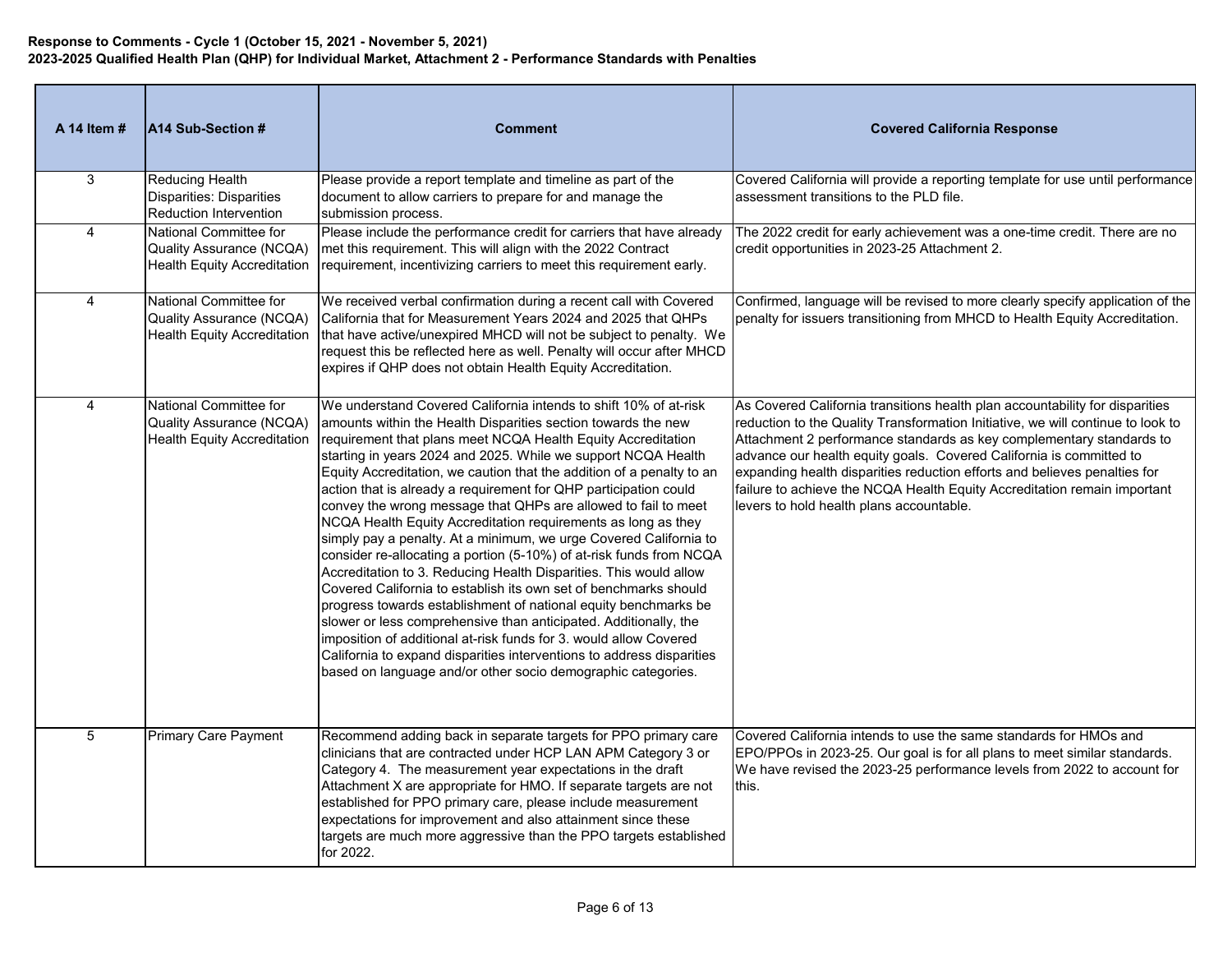| A 14 Item #    | A14 Sub-Section #                             | <b>Comment</b>                                                                                                                                                                                                                                                                                                                                                                                   | <b>Covered California Response</b>                                                                                                                                                                                                                                                                                                                                                                                                                                                    |
|----------------|-----------------------------------------------|--------------------------------------------------------------------------------------------------------------------------------------------------------------------------------------------------------------------------------------------------------------------------------------------------------------------------------------------------------------------------------------------------|---------------------------------------------------------------------------------------------------------------------------------------------------------------------------------------------------------------------------------------------------------------------------------------------------------------------------------------------------------------------------------------------------------------------------------------------------------------------------------------|
| 5              | <b>Primary Care Payment</b>                   | Please consider modifying this requirement from "contracted" to<br>"assigned as primary care clinicians" throughout this requirement.                                                                                                                                                                                                                                                            | Please provide more detail and the rationale for this request. It is unclear<br>how this language change impacts the requirement.                                                                                                                                                                                                                                                                                                                                                     |
| 5              | <b>Primary Care Payment</b>                   | Recommend accommodation for plans operating in areas with<br>limited network options.                                                                                                                                                                                                                                                                                                            | Covered California intends to use the same standards for HMOs and<br>EPO/PPOs in 2023-25. Our goal is for all plans to meet similar standards.<br>We have revised the 2023-25 performance levels from 2022 to account for<br>this.                                                                                                                                                                                                                                                    |
| 5              | <b>Primary Care Payment</b>                   | Please consider modifying this requirement from "contracted" to<br>"assigned as primary care clinicians" throughout this requirement. Or how this language change impacts the requirement.<br>create a different measure where "contracted" has a lower threshold<br>and penalty amount and "assigned as primary care clinicians" is<br>more aligned with current expectations for this measure. | Please provide more detail and the rationale for this request. It is unclear                                                                                                                                                                                                                                                                                                                                                                                                          |
| 5              | <b>Primary Care Payment</b>                   | The HCP LAN framework doesn't have a direct fit for our delegated<br>model. We believe the closest fit would be category 4B.                                                                                                                                                                                                                                                                     | Thank you for this feedback. Covered California will work with issuers to<br>determine how best to report using the HCP LAN framework.                                                                                                                                                                                                                                                                                                                                                |
| 6              | Primary Care Spend                            | How will total primary care spend be defined by IHA? Will IHA be<br>providing data to the carriers to support this requirement? For<br>Measurement Years 2024 and 2025 future consideration, please<br>include measurement expectations for improvement and also<br>attainment since this is a new requirement.                                                                                  | Covered California will work with IHA to publish the methodology for primary<br>care spend. We are currently working with IHA to analyze primary care<br>spend and will share the results with QHP issuers once it is available.<br>Thank you for the feedback on Measurement Years 2024 and 2025. We will<br>consider this for the 2024 amendment.                                                                                                                                   |
| 6              | Primary Care Spend                            | The health plan already submits the percent of spend to the Health<br>Care Payment Learning and Action Network (HCP LAN). Will the<br>health plans be required to report out to Covered California as well<br>or is submission to HCP LAN sufficient?                                                                                                                                            | Covered California's expectation is that QHP issuers will report to Covered<br>California using a standard methodology developed in collaboration with IHA.<br>We will work with IHA to publish the methodology for primary care spend.<br>We are currently working with IHA to analyze primary care spend and will<br>share the results with QHP issuers once it is available. We would welcome<br>additional details on what VHP is submitting to HCP LAN on primary care<br>spend. |
| $\overline{7}$ | Payment to Support<br>Networks Based on Value | For Measurement Years 2024 and 2025 future consideration,<br>please include measurement expectations for improvement and also California will consider this for the 2024 amendment.<br>attainment since this is a new requirement.                                                                                                                                                               | Thank you for the feedback on Measurement Years 2024 and 2025. Covered                                                                                                                                                                                                                                                                                                                                                                                                                |
| $\overline{7}$ | Payment to Support<br>Networks Based on Value | The health plan already reports on its network payment models to<br>Health Care Payment Learning and Action Network (HCP LAN). Will<br>the health plans be required to report out to Covered California as<br>well or is submission to HCP LAN sufficient?                                                                                                                                       | QHP issuers will be required to report to Covered California as well. We are<br>aiming to use the standardized HCP LAN methodology so the reporting<br>should be similar (if not the same) as what VHP is reporting to HCP LAN.<br>Covered California will collaborate with issuers to develop the data collection<br>mechanism and methodology. We will aim to follow standardized<br>methodology that minimizes reporting burden on issuers.                                        |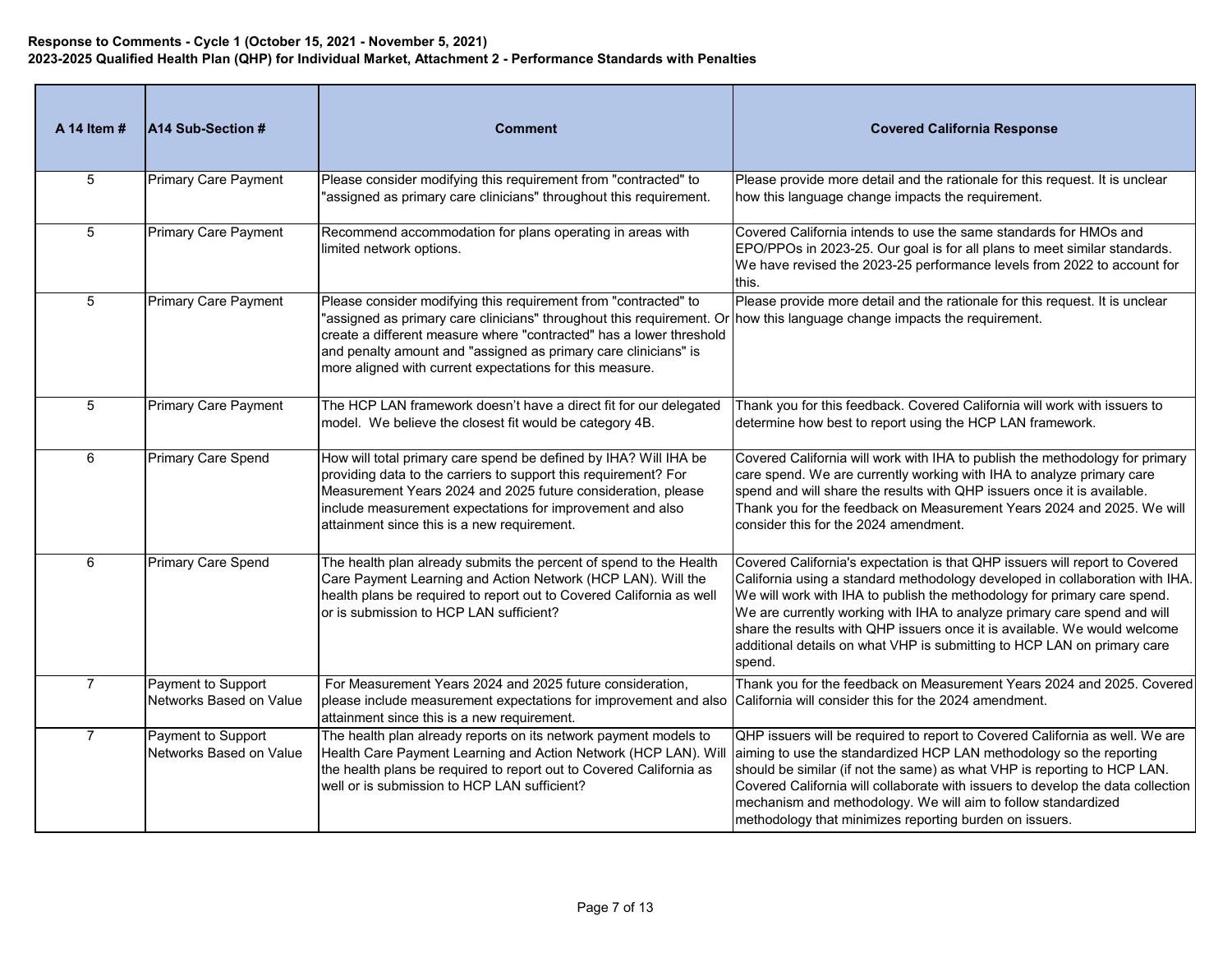| A 14 Item # | A14 Sub-Section #                                                                                          | <b>Comment</b>                                                                                                                                                                                                                                                                                                                                                                                                                                                                                                                                                                                                         | <b>Covered California Response</b>                                                                                                                                                                                                                                                                                                                                                                     |
|-------------|------------------------------------------------------------------------------------------------------------|------------------------------------------------------------------------------------------------------------------------------------------------------------------------------------------------------------------------------------------------------------------------------------------------------------------------------------------------------------------------------------------------------------------------------------------------------------------------------------------------------------------------------------------------------------------------------------------------------------------------|--------------------------------------------------------------------------------------------------------------------------------------------------------------------------------------------------------------------------------------------------------------------------------------------------------------------------------------------------------------------------------------------------------|
| 8           | <b>Quality Rating System</b><br>(QRS) QHP Enrollee<br><b>Experience Summary</b><br><b>Indicator Rating</b> | The carrier Member Enrollee Experience CAHPS survey includes a<br>very small sample size and does not allow for subsequent questions.<br>We do not believe this is sufficient data to reflect the entire<br>population by product. We recommend removing this performance<br>standard. If the performance standard is not removed, please add a<br>credit for Covered California service center performance. The<br>CAHPS survey responses are impacted by Covered California<br>activities including, but not limited to, the enrollment application and<br>eligibility review and financial assistance calculations. | Covered California intends to maintain the performance standard for QRS<br>QHP Enrollee Experience. If there is evidence that Covered California<br>operations or service center performance impacted the QRS QHP Enrollee<br>Experience scores, we may consider adjusting the penalties for standard 8 of<br>Attachment 2 on a case by case basis at the time of scoring for the<br>measurement year. |
| 8           | <b>Quality Rating System</b><br>(QRS) QHP Enrollee<br><b>Experience Summary</b><br><b>Indicator Rating</b> | If Covered California experiences a large scale service type<br>disruption/issue during the time period the CAHPS/EES surveys are<br>completed by enrollees, enrollees can penalize QHPs in survey<br>responses. We request if such disruptions/issues occur they are<br>considered.<br>If Covered California experiences a large scale service type<br>disruption/issue during the time period the CAHPS/EES surveys are<br>completed by enrollees, enrollees can penalize QHPs in survey<br>responses. We request if such disruptions/issues occur they are<br>considered and penalty is removed.                    | Covered California intends to maintain the performance standard for QRS<br>QHP Enrollee Experience. If there is evidence that Covered California<br>operations or service center performance impacted the QRS QHP Enrollee<br>Experience scores, we may consider adjusting the penalties for standard 8 of<br>Attachment 2 on a case by case basis at the time of scoring for the<br>measurement year. |
| 8           | <b>Quality Rating System</b><br>(QRS) QHP Enrollee<br><b>Experience Summary</b><br><b>Indicator Rating</b> | There is consumer exhaustion with surveys as seen with low<br>response rates to CAHPS/EES surveys. We request Covered<br>California consider an alternative to such low response rate surveys<br>as a way to gauge enrollee satisfaction. Especially if Covered<br>California is successful at obtaining consumer experience results at<br>a QHP, product, and geographic variation level.                                                                                                                                                                                                                             | Covered California looks forward to engaging with issuers, CMS, and others<br>on how to address low response rates to experience surveys.                                                                                                                                                                                                                                                              |
| 8           | <b>Quality Rating System</b><br>(QRS) QHP Enrollee<br><b>Experience Summary</b><br><b>Indicator Rating</b> | Since the measures in this section primarily evaluate member<br>experience with their providers, will there be some sort of<br>accommodation for plans operating in areas with limited network<br>options?                                                                                                                                                                                                                                                                                                                                                                                                             | Please provide more detail and the rationale for this request. Our goal is for<br>all plans to meet similar standards.                                                                                                                                                                                                                                                                                 |
| 8           | <b>Quality Rating System</b><br>(QRS) QHP Enrollee<br><b>Experience Summary</b><br><b>Indicator Rating</b> | Please provide specifics on how Covered California may adjust<br>ratings.                                                                                                                                                                                                                                                                                                                                                                                                                                                                                                                                              | Covered California will work transparently with issuers on any adjustments to<br>QRS ratings as was done for measurement year 2020 due to the impact of<br>COVID-19.                                                                                                                                                                                                                                   |
| 8           | <b>Quality Rating System</b><br>(QRS) QHP Enrollee<br><b>Experience Summary</b><br>Indicator Rating        | Recommend 10% penalty for 1-2 Stars.                                                                                                                                                                                                                                                                                                                                                                                                                                                                                                                                                                                   | Covered California has adjusted the proposed performance standard to 20%<br>penalty for a 1-star rating and 10% penalty for a 2-star rating.                                                                                                                                                                                                                                                           |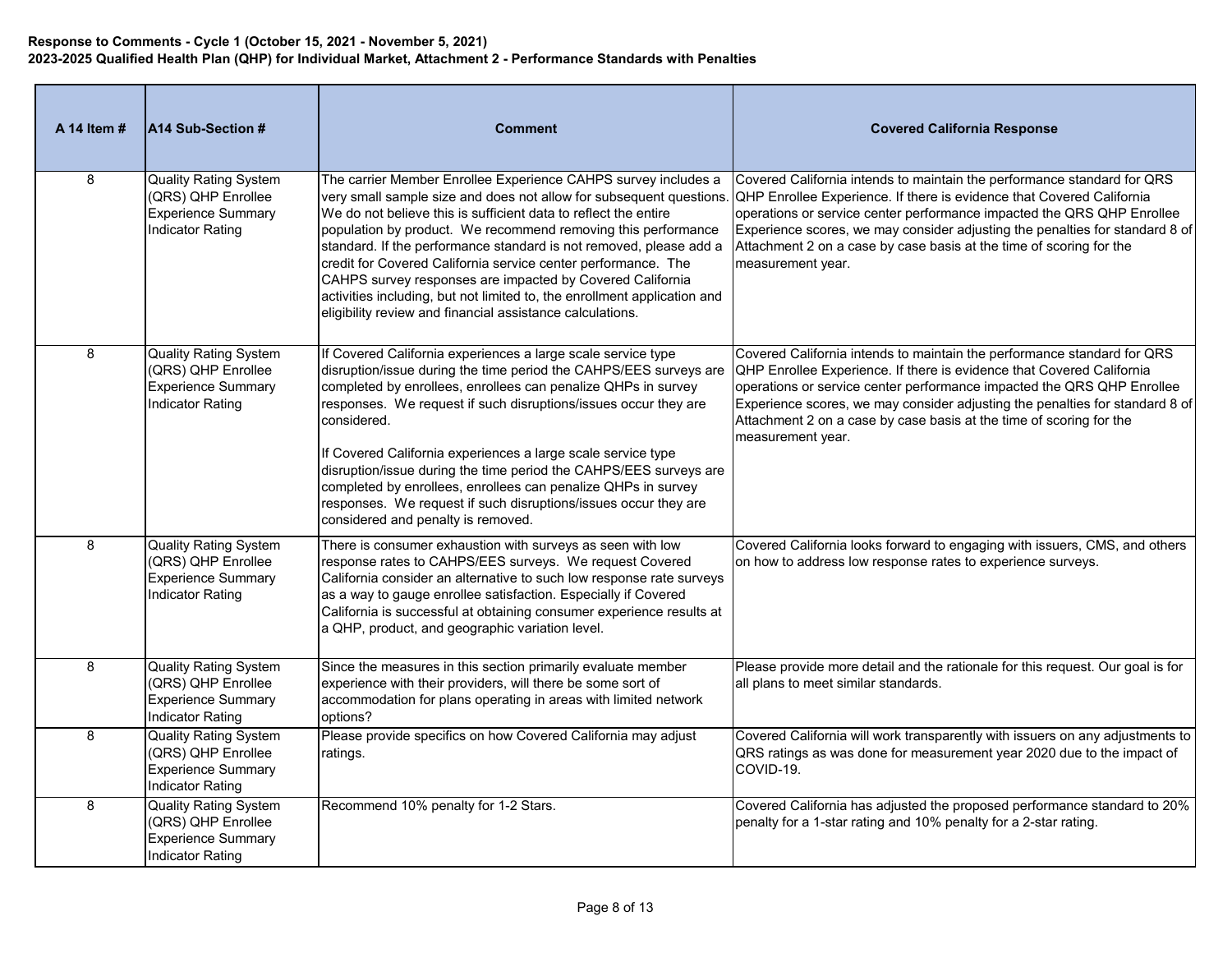| A 14 Item # | A14 Sub-Section #                                                                                          | <b>Comment</b>                                                                                                                                                                                                                                                                                                                                                                                                                                                                                                                                                                                                                                                                                                                                                                                                                                                                                                                                                                                                                                                                                                                                                                                                                                                                                                              | <b>Covered California Response</b>                                                                                                                                                                                                                                                                               |
|-------------|------------------------------------------------------------------------------------------------------------|-----------------------------------------------------------------------------------------------------------------------------------------------------------------------------------------------------------------------------------------------------------------------------------------------------------------------------------------------------------------------------------------------------------------------------------------------------------------------------------------------------------------------------------------------------------------------------------------------------------------------------------------------------------------------------------------------------------------------------------------------------------------------------------------------------------------------------------------------------------------------------------------------------------------------------------------------------------------------------------------------------------------------------------------------------------------------------------------------------------------------------------------------------------------------------------------------------------------------------------------------------------------------------------------------------------------------------|------------------------------------------------------------------------------------------------------------------------------------------------------------------------------------------------------------------------------------------------------------------------------------------------------------------|
| $\,8\,$     | <b>Quality Rating System</b><br>(QRS) QHP Enrollee<br><b>Experience Summary</b><br><b>Indicator Rating</b> | Suggest varying the penalty based on the number of stars so that a<br>one star plan would receive a higher penalty than a two star plan.<br>This would be similar to the penalty variations based on score that<br>are available for the Primary Care Payment Performance Standard                                                                                                                                                                                                                                                                                                                                                                                                                                                                                                                                                                                                                                                                                                                                                                                                                                                                                                                                                                                                                                          | Covered California has adjusted the proposed performance standard to 20%<br>penalty for a 1-star rating and 10% penalty for a 2-star rating.                                                                                                                                                                     |
| 8           | <b>Enrollee Experience</b>                                                                                 | We appreciate Covered California staff for walking through the<br>underlying measures and metrics encapsulated in the Quality Rating  plan. We will explore options for stratifying data by other variables.<br>System (QRS) QHP Enrollee Experience Summary Indicator Rating.<br>We strongly support Covered California's approach of weighting<br>clinical quality scores more heavily (80%) than measures of<br>consumer experience (20%) as part of QTI efforts and hope this<br>allocation of weight continues as the at-risk percentage of the<br>premium increases in future years. While we believe consumer<br>experience is incredibly critical, plans must be held to account for<br>ensuring enrollees receive the basic preventive care they are entitled<br>to which is not the case today. Put another way, the most important<br>consumer experience is being healthier rather than interactions with<br>the health care system. Indeed, people in good or excellent health<br>have fewer interactions with the health care system-and they like it<br>that way. Moving forward, we urge Covered California to require<br>and provide a break-out of consumer experience stratified by plans,<br>geographic regions, disaggregated race and ethnicity, spoken and<br>written language, and other variables. | Covered California will continue to publish QRS Enrollee Experience data by                                                                                                                                                                                                                                      |
| 9           | $\overline{4}$                                                                                             | NPI and TIN are not always consistently provided in claims. We<br>agreed with IBM and Covered California that one or the other of<br>these IDs will be sufficient to identify the provider type. Please<br>change from "(NPI) and (TIN)" to "(NPI) or (TIN)".                                                                                                                                                                                                                                                                                                                                                                                                                                                                                                                                                                                                                                                                                                                                                                                                                                                                                                                                                                                                                                                               | "NPI and TIN" describes the undesirable case. Only when both NPI and TIN<br>are missing or invalid will the enrollment appear in the numerator of the<br>proportion of records violating the standard. Changing to "or" would increase<br>the numerator and make the standard harder for Contractors to achieve. |
| 9           | 5                                                                                                          | information is not always included in the claim that we receive from<br>the pharmacy.<br>NPI and TIN are not always consistently provided in claims. We<br>agreed with IBM and Covered California that one or the other of<br>these IDs will be sufficient to identify the provider type. Please<br>change from "(NPI) and (TIN)" to "(NPI) or (TIN)".                                                                                                                                                                                                                                                                                                                                                                                                                                                                                                                                                                                                                                                                                                                                                                                                                                                                                                                                                                      | Please remove Rx claim and ordering Rx from this requirement. This Recommend no change as it is appropriate to require the identity of the<br>prescribing physician.<br>For "NPI and TIN" vs. "NPI or TIN", see response above for item 9-4.                                                                     |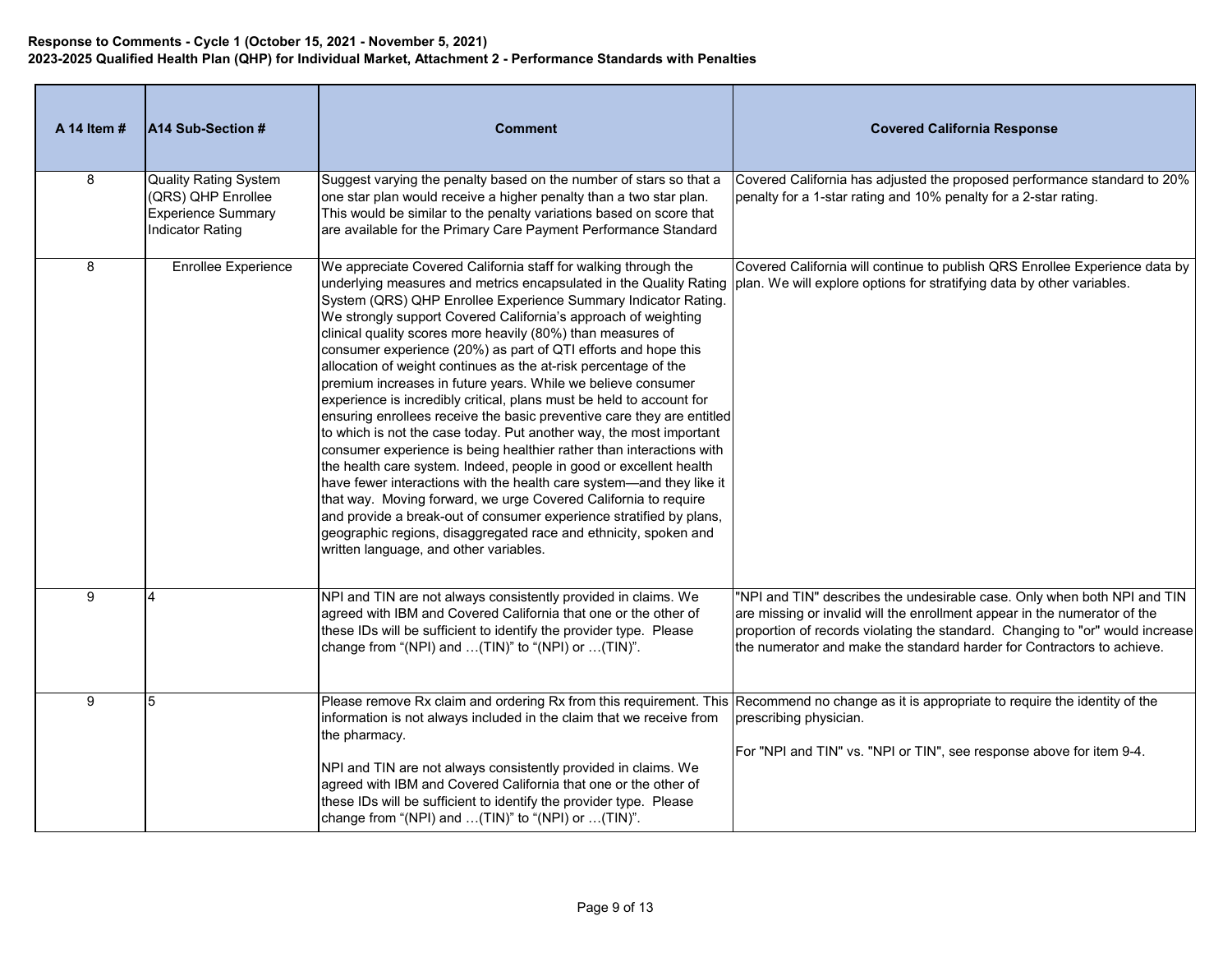| A 14 Item # | A14 Sub-Section # | <b>Comment</b>                                                                                                                                                                                                                                                                                                                                                                                                                                                                                                                                                                                                                                                                                                                                                                                                                                                      | <b>Covered California Response</b>                                                                                                                                                                                                              |
|-------------|-------------------|---------------------------------------------------------------------------------------------------------------------------------------------------------------------------------------------------------------------------------------------------------------------------------------------------------------------------------------------------------------------------------------------------------------------------------------------------------------------------------------------------------------------------------------------------------------------------------------------------------------------------------------------------------------------------------------------------------------------------------------------------------------------------------------------------------------------------------------------------------------------|-------------------------------------------------------------------------------------------------------------------------------------------------------------------------------------------------------------------------------------------------|
| 9           |                   | This calculation must also include the injection fee and tax amount to $\vert$ Covered California intends to maintain the performance standard<br>accurately compare to the allowed amount. In addition, if we are the<br>second payer, amounts from the first payer would need to be<br>included. That information is not currently requirement and is not<br>included in the HEI data submission.<br>PDF Proposed strikethrough for 9.6 - If we pay secondary to another<br>plan, then we only pay up to the allowed amount for the primary<br>payer. We are not currently sending the primary payer allowed<br>amount. There will be some variances where this is not always the<br>case. Either recommend removing this requirement or specify for<br>primary payer records (primary allowed amount would have to be<br>added to the data to account for this). | expectations as drafted. After 2022 data is analyzed, Covered California will<br>revisit the expectations.                                                                                                                                      |
| 9           |                   | HIOS IDs are not assigned to Small Group Off Exchange. Please<br>confirm that this requirement and all other HEI data requirements<br>exclude the Small Group line of business.<br>PDF Note: Small Group plans do not all have HIOS ID assignments.<br>This requirement should only be applicable to the Individual Market.                                                                                                                                                                                                                                                                                                                                                                                                                                                                                                                                         | The existing language regarding issuer-specific product ID is sufficient to<br>accommodate any off-Exchange product without a HIOS ID.<br>Unless noted otherwise, Small Group Products are included.                                            |
| 9           |                   | To our knowledge, this analysis of Rx claims submissions against<br>by Covered CA and IBM therefore we are not able to determine if is<br>reasonable at this time. We recommend removing this until further<br>research has been completed.<br>PDF Proposed strikethrough for 9.9 - This analysis has not been<br>done by the carrier or IBM and we are not able to determine if is<br>reasonable at this time. Recommend removing this.                                                                                                                                                                                                                                                                                                                                                                                                                            | Covered California intends to maintain the performance standard<br>ingredient cost and dispensing fee amounts has not been completed expectations as drafted. After 2022 data is analyzed, Covered California will<br>revisit the expectations. |
| 9           | 10                | Please update this requirement to include how "appropriate and<br>accurate proportions" will be defined.                                                                                                                                                                                                                                                                                                                                                                                                                                                                                                                                                                                                                                                                                                                                                            | The following has been added to the contract language ", as determined by<br>comparison to Contractor's prior period data submissions, comparison to<br>data aggregated from all data suppliers, and consultation with the<br>Contractor."      |
| 9           | Credits           | We request credit if Covered California and/or HEI vendor require<br>changes to requirements and/or data submissions due to a technical 2.<br>difficulty of Covered California and/or HEI vendor.                                                                                                                                                                                                                                                                                                                                                                                                                                                                                                                                                                                                                                                                   | Covered California will not be implementing credits for 2023-25 Attachment                                                                                                                                                                      |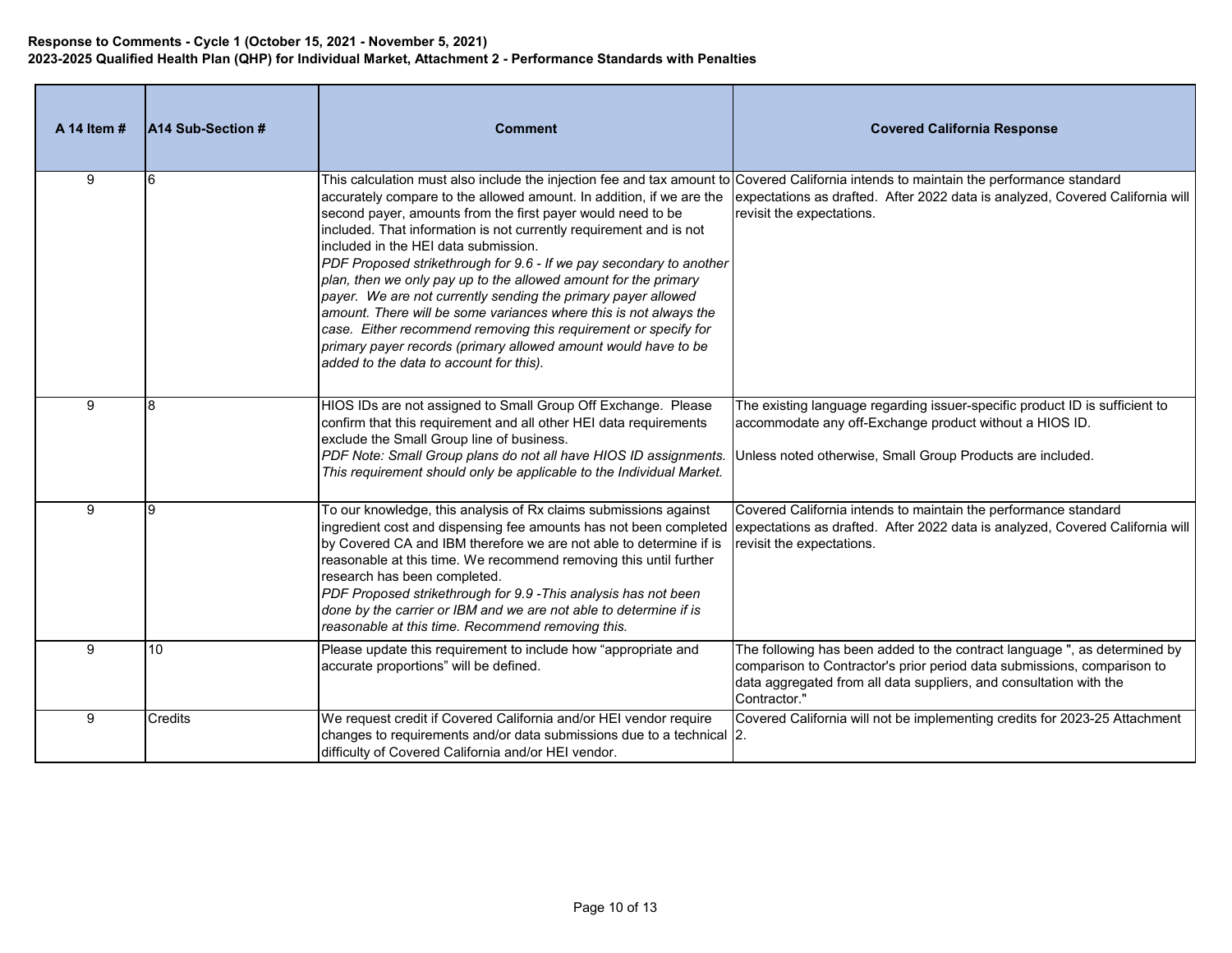| A 14 Item #     | A14 Sub-Section #                      | <b>Comment</b>                                                                                                                                                                                                                                                                                                                                                                                                                                                     | <b>Covered California Response</b>                                                                                                                                                                                                                 |
|-----------------|----------------------------------------|--------------------------------------------------------------------------------------------------------------------------------------------------------------------------------------------------------------------------------------------------------------------------------------------------------------------------------------------------------------------------------------------------------------------------------------------------------------------|----------------------------------------------------------------------------------------------------------------------------------------------------------------------------------------------------------------------------------------------------|
| 9               |                                        | Recommend adding additional language to the introductory<br>between carriers. The performance standards as listed may make<br>sense for some carriers and not others. We would like to add the<br>following language in red to allow for a mutually-agreed upon<br>alternate standard as necessary:                                                                                                                                                                | Covered California intends to maintain the performance standard<br>paragraph of section 9 to allow for data and system coding variances expectations as drafted. After 2022 data is analyzed, Covered California will<br>revisit the expectations. |
|                 |                                        | Full and regular submission of data according to the standards<br>outlined in Attachment 7, Article 15.01. Contractor must work with<br>Covered California and the HEI vendor to ensure accuracy of data<br>elements on an ongoing basis. Covered California and the<br>Contractor may establish an alternate performance standard if<br>different data variables are necessary to meet the HEI performance<br>standards that have been set by Covered California. |                                                                                                                                                                                                                                                    |
| 9               | 9.9 - Rx claim financial<br>validation | For the RX abbreviation, does this mean drug? Is the intent specific<br>to the prescription drug benefit/claims file?                                                                                                                                                                                                                                                                                                                                              | Covered California will replace "Rx" with "drug" for the HEI Data contract<br>language.                                                                                                                                                            |
| 10              | <b>DQA Measures</b>                    | We currently submit the DQA Pediatric Measure set outside the<br>IBM/Watson (HEI) process and do not capture dental claims<br>submitted to dental vendor (Delta Dental). We recommend that this<br>process continue and that if pediatric dental claims are needed for<br>HEI they be submitted directly from the vendors to Covered CA.                                                                                                                           | Covered California is not opposed to receiving QHP pediatric dental claims<br>from QDP issuers who contract with QHP issuers to provide pediatric dental<br>benefits.                                                                              |
| 10              | <b>DQA Measures</b>                    | We would like to request that the DQA measure set be moved to<br>performance standards with no penalties. Analysis and reporting of<br>pediatric dental experience should be completed before introducing<br>a performance standard with penalties. If a performance expectation<br>is set in the future, please include measurement expectations for<br>improvement and also attainment.                                                                          | Please see revised 2023 penalties.                                                                                                                                                                                                                 |
| 10 <sup>1</sup> | <b>DQA Measures</b>                    | We request this penalty be removed at a minimum for 2023 to<br>remain consistent with QDP. Since QDP Attachment 14 does not<br>include such a penalty we request it be removed for QHP.                                                                                                                                                                                                                                                                            | Please see revised 2023 penalties.                                                                                                                                                                                                                 |
| 10 <sup>1</sup> | <b>DQA Measures</b>                    | We look forward to upcoming conversations with Covered California Thank you for your comment.<br>on its goals, objectives and approach to the establishment of a<br>Dental Quality Alliance Pediatric Measure Set, as well as future adult<br>oral health measures.                                                                                                                                                                                                |                                                                                                                                                                                                                                                    |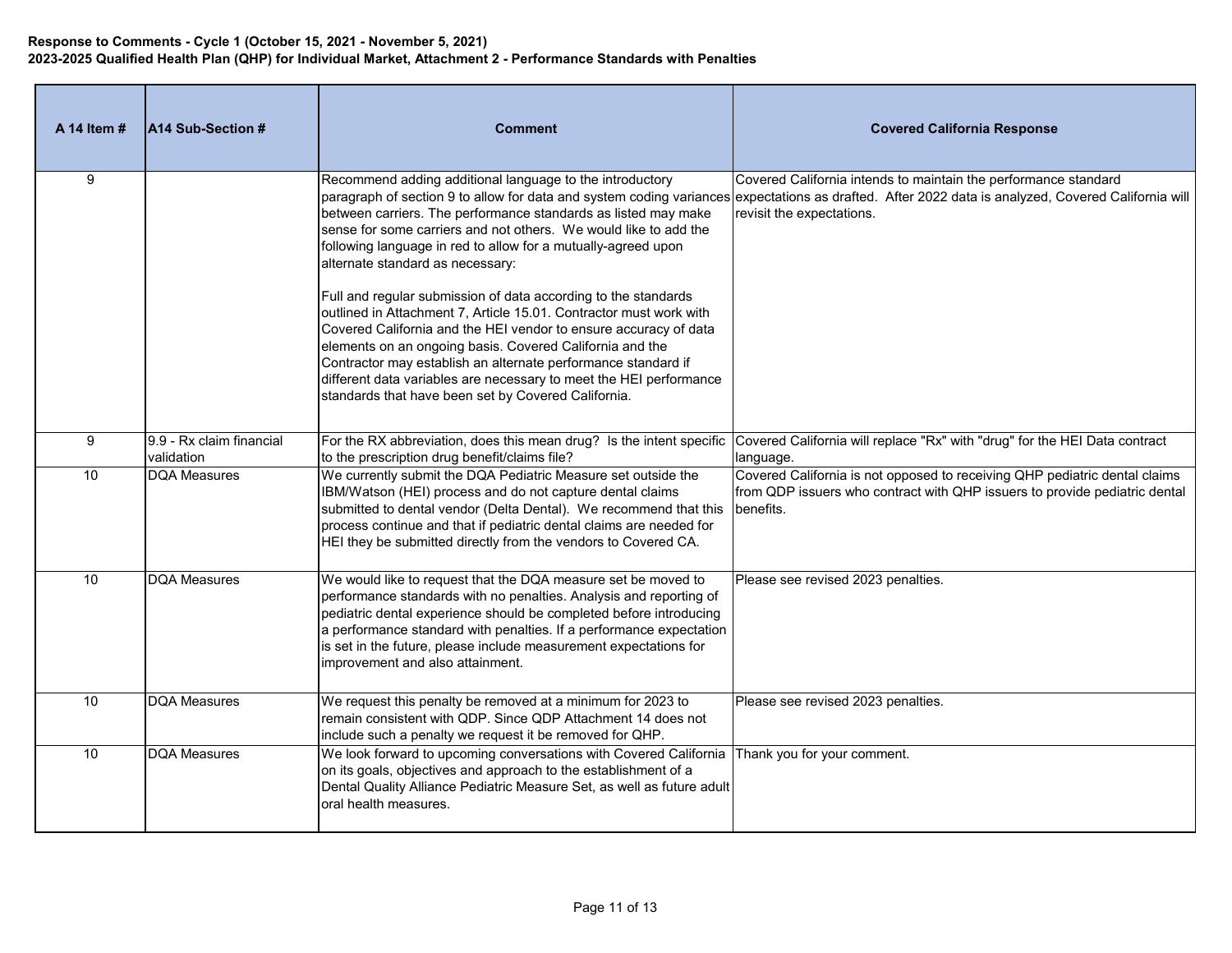| A 14 Item # | A14 Sub-Section #     | <b>Comment</b>                                                                                                                                                                                                                                                                                                                                                                                                                                                  | <b>Covered California Response</b>                                                                                                                                                                                                                                                                                                                                                                       |
|-------------|-----------------------|-----------------------------------------------------------------------------------------------------------------------------------------------------------------------------------------------------------------------------------------------------------------------------------------------------------------------------------------------------------------------------------------------------------------------------------------------------------------|----------------------------------------------------------------------------------------------------------------------------------------------------------------------------------------------------------------------------------------------------------------------------------------------------------------------------------------------------------------------------------------------------------|
| General     | At-Risk Amount        | Our only comment at this point is around the concept of retaining a<br>PS&G program with \$s at risk when you are implementing the<br>Quality Improvement Initiative which also has (rather significant)<br>financial penalties/premium at risk. We recommend that either the<br>programs be combined with no more than 4% total at risk, or some<br>of the 4% be carved out of the QTI at risk amount and be applied the over time.<br>performance quarantees. | Covered California has adjusted the percent at risk for performance<br>standards and QTI. We are proposing to adopt 0.2% of premium at risk for<br>performance standards with penalties and 0.8% of premium at risk for QTI<br>for 2023. We are proposing the total percent at risk will continue to increase<br>by 1% each year to 4% and QTI will remain the majority of percent at risk               |
| General     | At-Risk Amount        | We recommend that if CC still wants financial penalties to apply to<br>performance guarantees that the amount at risk not be added to the<br>already very high amount at risk associated with the QTI program,<br>we recommend that instead any premium at risk applied to this area<br>be retasked from that applied to QTI.                                                                                                                                   | Covered California has adjusted the percent at risk for performance<br>standards and QTI. We are proposing to adopt 0.2% of premium at risk for<br>performance standards with penalties and 0.8% of premium at risk for QTI<br>for 2023. We are proposing the total percent at risk will continue to increase<br>by 1% each year to 4% and QTI will remain the majority of percent at risk<br>over time. |
| General     | At-Risk Amount        | Recommend subtracting the 0.2% of premium at risk from the total<br>QTI penalty (.2% performance standards and 1.8% QTI). Keeping<br>the total penalty amount at risk at 1% of premium will place more<br>emphasis on the importance of QTI measure improvement and will<br>allow carriers to focus resources on this effort. This will also help<br>minimize the impact on premium increases.                                                                  | Covered California has adjusted the percent at risk for performance<br>standards and QTI. We are proposing to adopt 0.2% of premium at risk for<br>performance standards with penalties and 0.8% of premium at risk for QTI<br>for 2023. We are proposing the total percent at risk will continue to increase<br>by 1% each year to 4% and QTI will remain the majority of percent at risk<br>over time. |
| General     | Credits               | In order to further align with the goals of Attachment 7, we<br>recommend introducing a performance standard credit to encourage 2.<br>collaboration amongst issuers to address poor performing hospitals<br>on key quality metrics with an intervention plan. Currently a few<br>carriers are using resources to drive an effort that would benefit from<br>collaboration amongst all health plans.                                                            | Covered California will not be implementing credits for 2023-25 Attachment                                                                                                                                                                                                                                                                                                                               |
| General     | <b>At-Risk Amount</b> | The draft QTI adds significant penalties on QHPs. We request<br>Attachment 14 penalties be removed and/or that QHPs have the<br>ability to receive credits to offset penalties.                                                                                                                                                                                                                                                                                 | Covered California will not be implementing credits for 2023-25 Attachment<br>2.                                                                                                                                                                                                                                                                                                                         |